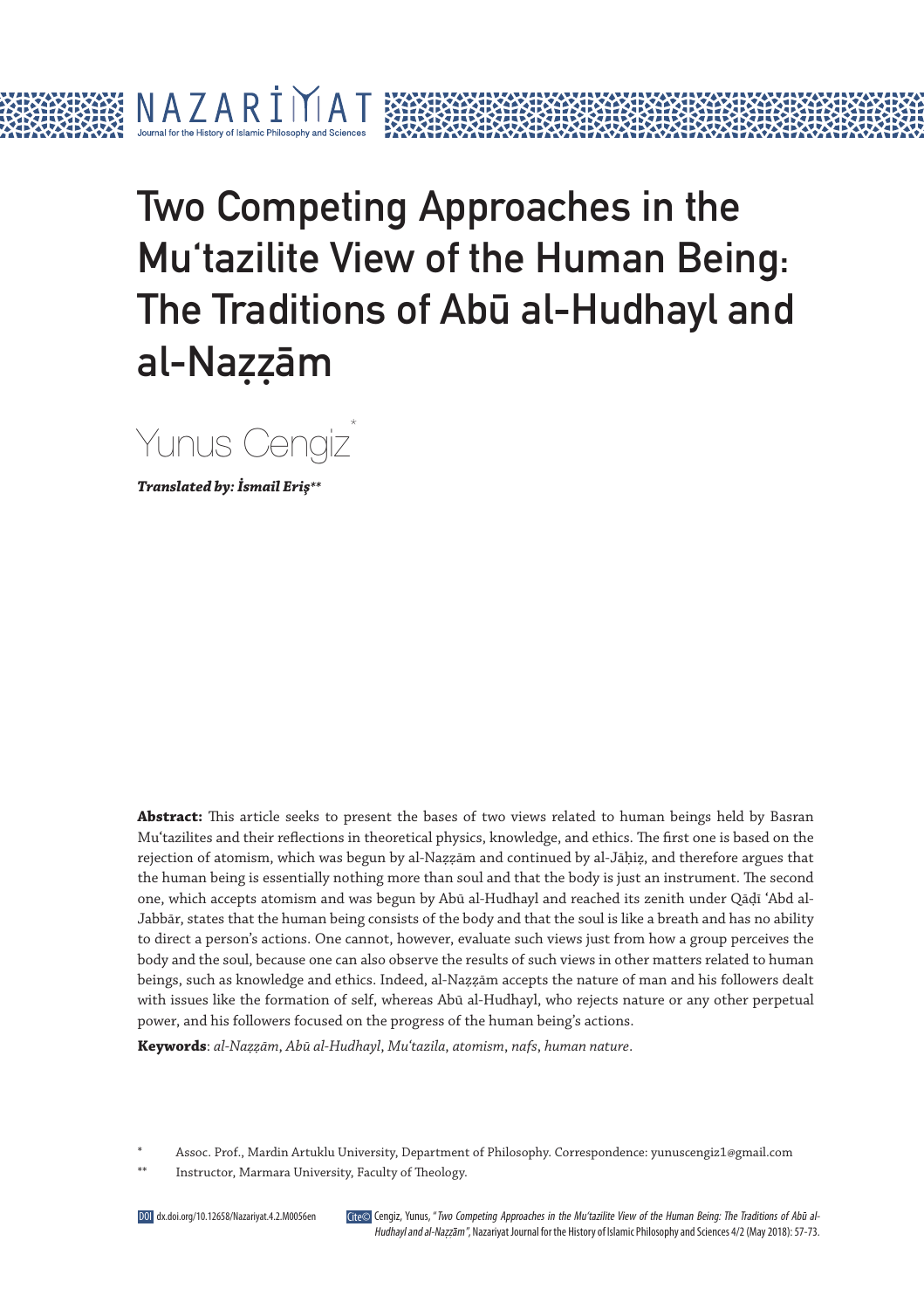### **Introduction**

It is no exaggeration to say that evaluating the conception of a human being according to a certain theory reveals not only its view of human beings, but also provides clues for what it has to say about knowledge, ethics, and politics. As the goal of such an investigation is to determine a human being's different aspects, dealing with humanity as a whole means analyzing the basic source of these aspects.

Early Muslim theologians held heated debates on what a human being is in their efforts to identify the real subject of actions and behaviors like knowing, hearing, and acting. Almost all of them came up with a different answer. Hishām b. Ḥakam (d. 190/805) argues that a human being consists of an inanimate body to which the soul gives life. He thinks that a soul, a light from the lights, comprehends things and performs the acts. Bishr b. Muʿtamir (d. 210/825) similarly contends that a human being is composed of an outward body and a soul that gives it life. Muʿammar b. ʿAbbād (d. 220/835) does not accept the body as an essential component of a human being. According to him the human being consists of an essence that accepts neither disintegration and integration, nor motion and rest. This unperceivable essence, which has no need for time or space, puts the body in motion and then directs and stops it.<sup>1</sup> Therefore, a person's actions do not originate from the body.

Ḍirār b. ʿAmr (d. 200/815 [?]) argues that a person is a body formed from accidents.2 ʿAlī al-Aswārī (d. 240/854), who had followed Abū al-Hudhayl (d. 227/841) but then joined al-Naẓẓām, thinks that a person consists of a soul, which is located in the heart. Hishām al-Fuwātī (d. before 230/845) believes that an indivisible part (*juzʾun lā yatajazzaʾ*) located in the heart makes a human being a human being.3 In a like manner, Ibn al-Rāwandī (d. 240/854) argues that what accounts for this reality is located in the heart and is the same thing that makes a person the object of commands and prohibitions. This scholar also transmitted the view that animate souls located in the body feel emotions and pains, but only the soul located in the heart possesses the ability to do something, for the heart controls the body and the body obeys the heart.<sup>4</sup> Al-Najjār and his followers state that a human being is composed of many parts, and thus whenever one talks about human being the latter should be understood as the sum of a body and a soul.<sup>5</sup>

<sup>1</sup> Qāḍī Abd al-Jabbār, *al-Mughnī fī abwāb al-tawḥīd wa al-ʿadl: al-Taklīf*, ed. Muhammad ʿAlī al-Najjār and ʿAbd al-Ḥalīm al-Najjār (Cairo: n.d.), XI, 310-11.

<sup>2</sup> Qāḍī Abd al-Jabbār, *al-Mughnī*, XI, 310-14.

<sup>3</sup> Qāḍī Abd al-Jabbār, *al-Mughnī*, XI, 310-14.

<sup>4</sup> Qāḍī Abd al-Jabbār, *al-Mughnī*, XI, 331.

<sup>5</sup> For the details of the Muʿtazilite views, see Majid Fakhry, "The Muʿtazilite View of Man," *Recherches*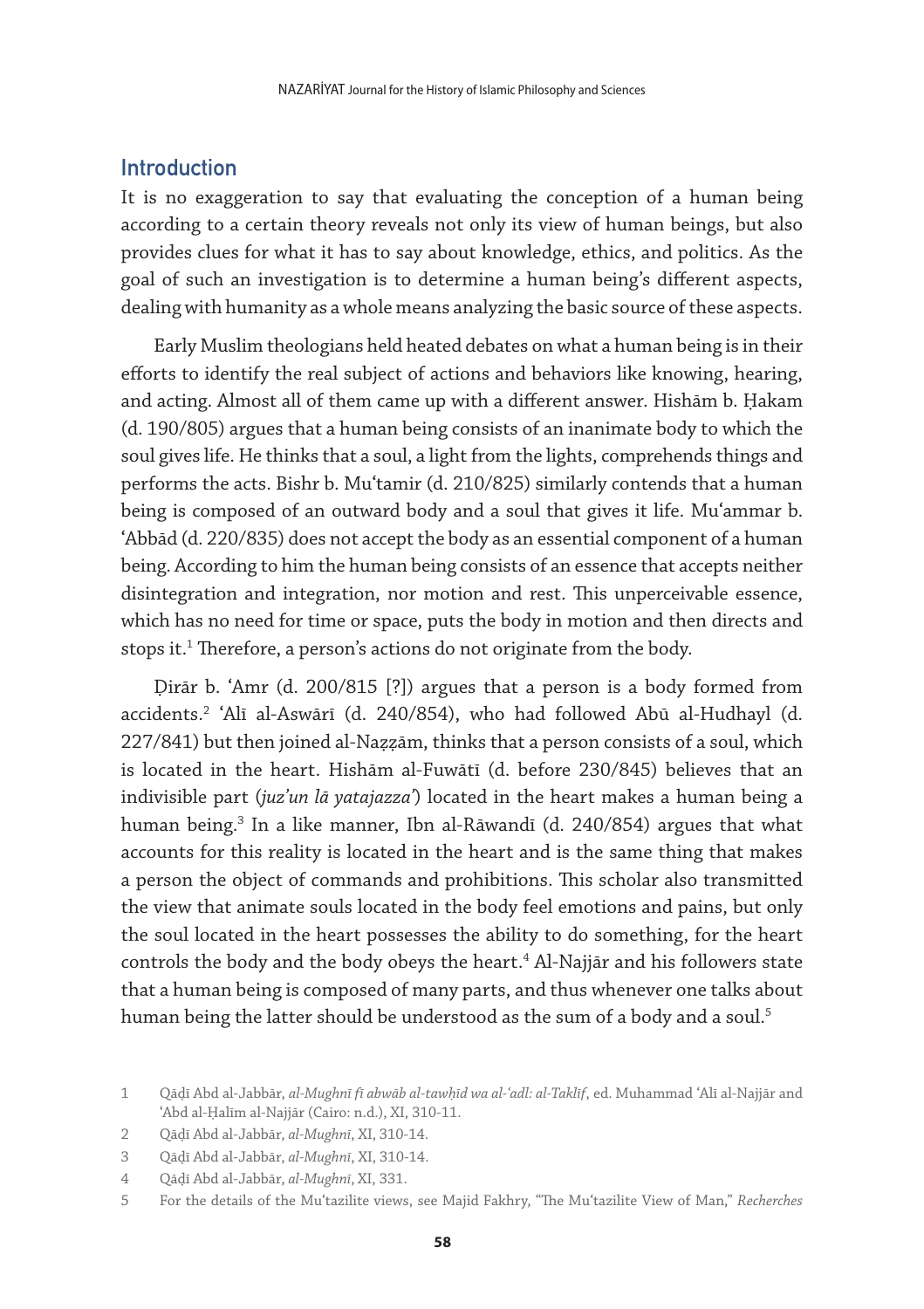Based on this, once can easily conclude that Muslims of the third/ninth century pondered deeply on the nature of the human being. As a matter of fact, this was actually a new subject for the theologians because not even the core of such discussions had been present in the prior century. Even though we cannot say exactly why this heated debate appeared, one should take into consideration the possible effects of translated Greek books and Muslim theologians' debates with dualist approaches such as Manichaeism, which asserted that the existence of different essences caused the person to engage in good and evil actions.<sup>6</sup> In fact, these debates with Manicheans and the Platonic and Aristotelian definitions of the human being lead us to this conclusion.7 On the other hand, one should also remember that the issue of free will had been among the most essential topics debated by Muslim theologians ever since the early days of Islam and that deepening the ensuing discourse would be considered effective in terms of discussing the nature of human beings.

Even if we cannot make a clear classification based on the afore-mentioned definitions, it is understood that this particular discourse developed around the various views of the body and soul in terms of who (or what) was the real agent. Another issue is the sequence according to which the above-mentioned thinkers influenced each other. Frankly speaking, it is difficult to classify the theologians of this period as part of a school. However, considering their influence upon the following periods, we can also say that this particular discourse was formed around two different conceptions of the human being. Al-Naẓẓām (d. 231/845), Thumāma b. Ashras (d. 213/828), and al-Jāḥiẓ (d. 255/868) held that one should understand *nafs* (soul) as referring to the human being, for the body is just a medium for the soul. The second view, begun by Abū al-Hudhayl and continued by Abū ʿAli al-Jubbāʾī (d. 303/915) and his son Abū Ḥashim al-Jubbāʾī (d. 321/933), reached its zenith under Qāḍī ʿAbd al-Jabbār (d. 415/1024). According to it, the body refers

*d'Islamologie: Recueil d'aerticles offert á Georges C. Anawati et Louis Gardet par leurs collégues et amis* (Leuven, 1977) and Ismail R. Faruqi, "The Self in Mu'tazilah Thought," *International Philosophical Quarterly* 51/3 (1966).

- 6 ʿAmr b. Baḥr al-Jāḥiz, *Kitāb al-Ḥayawān*, ed. ʿAbd al-Salām Hārūn (Cairo: Jamʿiyya al-Riʿāyat al-mutakāmila, 2004), 4, 441; Abū al-Ḥasan al-Ashʿarī, *Maqālāt al-Islāmiyyīn*, ed. Nawāf al-Jarrāh (Beirut: Dār al-Ṣadr, 2008), 190. See also George F. Hourani, "Islamic and Non-Islamic Origins of Muʿtazilite Ethical Rationalism," *International Journal of Middle East Studies* 7/1 (1976): 66.
- 7 For example, al-Jāḥiz employs "meanings in the soul" which recalls Platonic thinking. See al-Jāḥiz, *Kitāb al-Ḥayawān*, I, 205-06. Reminding us of the Aristotelian definition, he defines human being as "a talking living (*al-insānu huwa al-ḥayyu al-nāṭiqu*)." See al-Jāḥiz, *Kitāb al-Ḥayawān*, VII, 49. In another book, he defines a human being as a declaring and talking living being. See Jāḥiz, *al-Bayān wa al-Tabyīn*, ed. ʿAbd al-Salām Hārūn (Cairo: Maktabat al-Ḥanjī, 1998), I, 70, 170.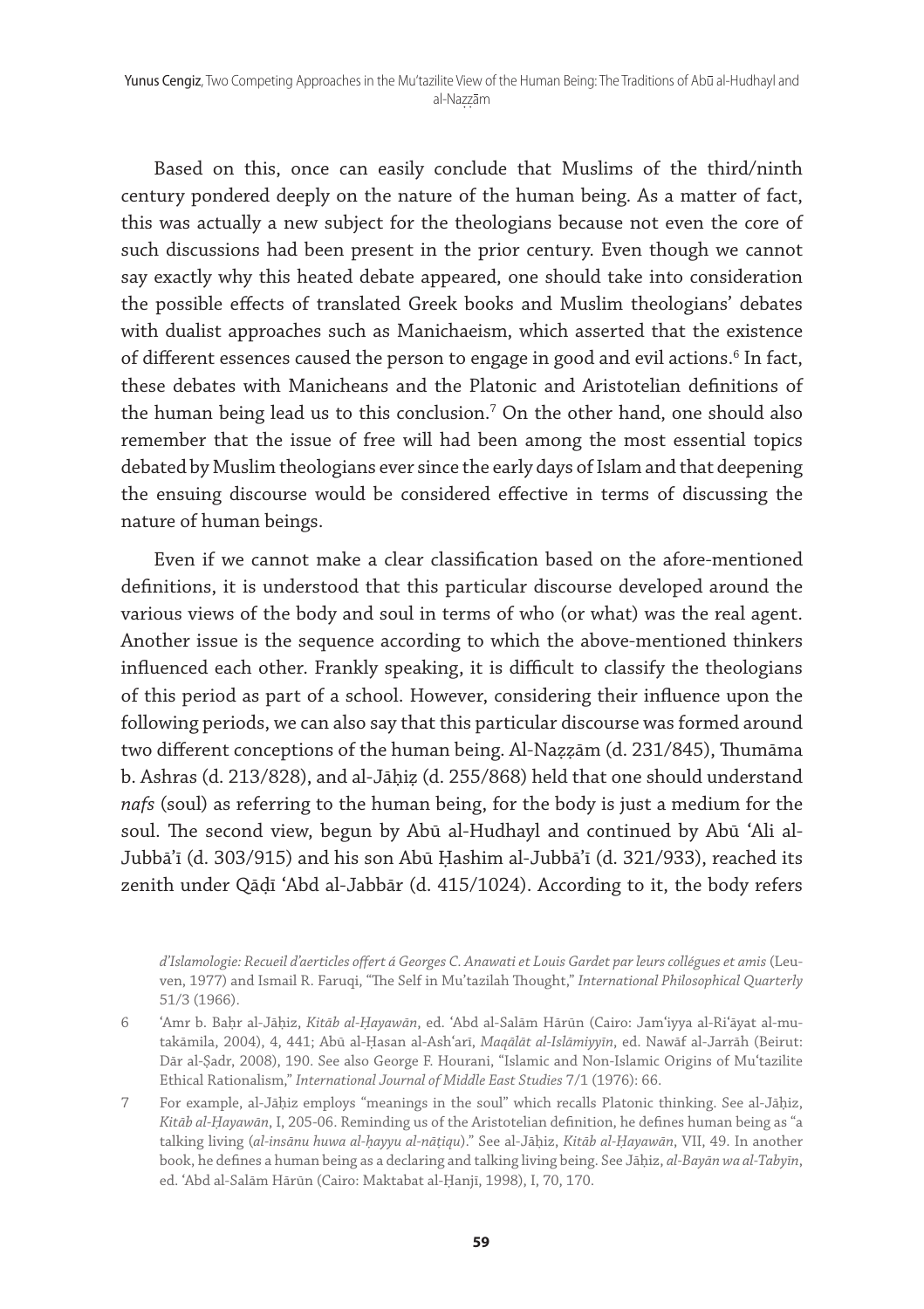to the human being. The difference between these two views extends beyond the missions attributed to body and soul. The first view accepts that human beings have an innate and perpetual nature, whereas the second one rejects the existence of any nature that ensures the carrying out of mental and physical deeds.<sup>8</sup> The latter view argues that rather than nature, the conditions in which the human beings exist cause motion and action.

The goal of this study is to show not only the bases of these two views from physical aspects, but also their reflections in other areas, such as ethics. By doing so, I hope to get a correct and comprehensive understanding of these two tradition in respect to their conception of human being.

#### Al-Naẓẓām's Soul-oriented View on Human Beings

According to al-Naẓẓām, the soul refers to the human being, for which the body is only an instrument. If the soul were not in the body, it could be in a state that thinks necessarily. However, as this is not the case, the soul has to make voluntary choices when faced with joy and sorrow because it has to fulfill its fundamental function, namely, thinking, not out of obligation but out of choice. For this view, the human being's power originates from itself, for he or she performs physical activities without needing any external power/being either before or during the activity.<sup>9</sup>

According to al-Naẓẓām, who argues that the soul can act independently from the body, it can carry out the necessary actions, $10$  namely, those that are a sign of human nature. However, given that the soul is faced with the calamity of the body<sup>11</sup> and exists in the body,<sup>12</sup> a human's acts occur volitionally and the ensuing pleasure and sorrow are the motives of actions. On the other hand, if soul were to be saved from the body, it could only execute these actions by necessity.<sup>13</sup> When we think about the meaning of occurrence "out of necessity/naturally," we can say that al-Naẓẓām argues that the body is the cause for the actions' volitional (*ikhtiyārī*)

<sup>8</sup> Qāḍī Abd al-Jabbār, *Muḥīṭ*, I, 56, 386-88; Qāḍī, *al-Mughnī*, IX, 10-20.

<sup>9</sup> Al-Ashʿari, *Maqālāt*, 191; Abū al-Husayn ʿAbd al-Raḥmān b. ʿUthmān al-Khayyāṭ, *Kitāb al-Intiṣār wa al-radd ʿalā Ibn al-Rāwandī*, ed. Henrik Samuel Nyberg (Egypt: Dār al-kutub al-Miṣriyya, 1925), 36; Abū al-Qāsim al-Kaʿbī, "Bābu dhikr al-Muʿtazila min maqālāt al-Islāmiyyīn," in *Faḍl al-iʿtizāl wa Ṭabaqāt al-Muʿtazila*, ed. Fuʿad Sayyid (Tunisia: al-Dār al-Tūnusiyya li al-nashr, 1986), 70-71; al-Shahrastānī, *al-Milal wa al-Niḥal* (Beirut: Mu'assasat al-kutub al-thaqāfiyya, 1994), I, 42-43.

<sup>10</sup> Al-Ashʿari, *Maqālāt*, 191.

<sup>11</sup> Ḥayyāt, *al-Intiṣār*, 36.

<sup>12</sup> Al-Shahrastānī, *al-Milal wa al-Niḥal*, 1:42-43.

<sup>13</sup> Al-Ashʿari, *Maqālāt*, 191.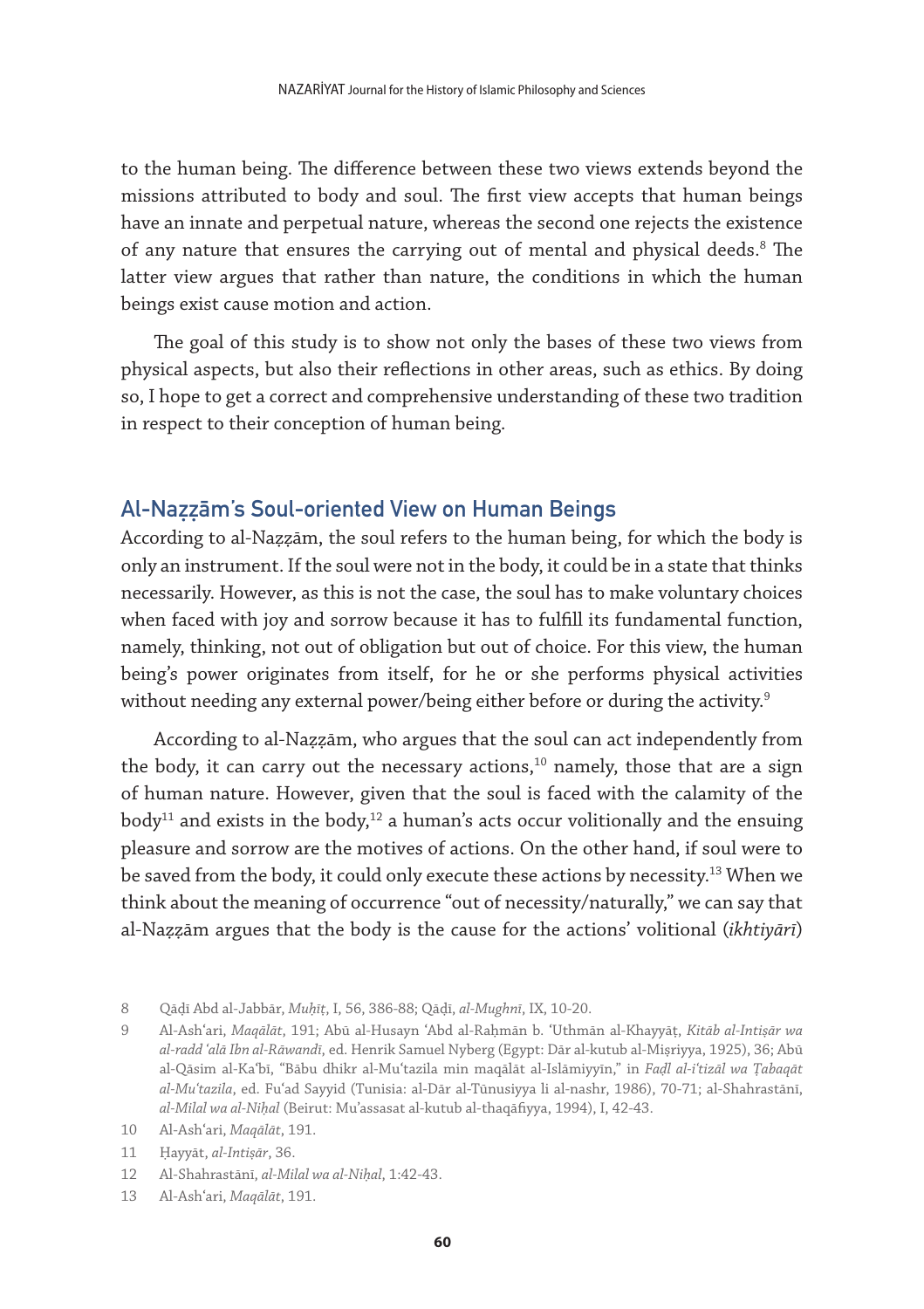occurrence, for it is the source of senses and desires (*shahwa*). As expressed by al-Jāhiz, one of his followers, the soul is the source of intellect<sup>14</sup> and the latter's encounter with desire brings about the optionality of human acts. Al-Jāhiẓ also maintains that this optionality implies the state of uncertainty, whereas those acts dominated by the intellect refer to the state of naturalness.<sup>15</sup> In that case, from al-Naẓẓām's perspective, the soul can fulfill the functions of thought and mental actions by necessity, and the intellect's activities cannot actualize optionally in a soul separated from the body.

Al-Naẓẓām views the soul as a subtle body (*al-jism al-laṭīf*) 16 that spreads through the body, beginning from the heart, and has a different effect upon every organ depending upon its characteristics.<sup>17</sup> Horevitz, who tried to discover the basis of this view, linked the idea of a soul as a body to Stoic influence, as that school sees the soul as a breath (*psukhê*). According to him, both views refer to the same thing. In like manner, al-Naẓẓām's thinking of soul as a thing nested in body is another proof for Horevitz. Even though one may establish some similarities between al-Nazzām and the Stoics, no historical evidence shows that he had Stoic sources.<sup>18</sup>

The relationship that al-Naẓẓām established among the heart, the rest of the limbs, and the soul also suggests a link between him and Aristotelian thought. Unlike Galen (d. 210), who argued for a physiology centered on the brain, al-Naẓẓām prefers a heart-centered physiology, as did Aristotle and his followers. He argues that the soul-body relationship is in the form of *mudākhala*, namely, the interpenetration of the bodies. Later historians of thought give the example of the water in rosewater in an attempt to explain that the soul is spread all over the body and is in mutual interaction with all of the latter's elements.

Al-Naẓẓām holds that just like every other body, the soul also has parts. Based on an expression in one of al-Sharistānī's works, which uses *quwwa* (faculty), *qism* (part), and "the ability before action" together, one can interpret "parts of the soul" as sensation, the ability to move, and desire.<sup>19</sup> Examining the soul's faculties

<sup>14</sup> ʿAmr b. Baḥr al-Jāḥiẓ, "Ṣināʿa al-kalām," in *Rasāʾil al-Jāḥiẓ: al-Kalāmiyya*, ed. ʿAli Bū Mulhim (Beirut: Dār wa maktaba al-hilāl, 2004), 54.

<sup>15</sup> ʿAmr b. Baḥr al-Jāḥiẓ, "Kitāb al-Masā'il wa al-jawābāt fī al-maʿrifa," in *Rasāʾil al-Jāḥiẓ: al-Kalāmiyya*, ed. ʿAli Bū Mulhim (Beirut: Dār wa maktaba al-hilāl, 2004), 116.

<sup>16</sup> Al-Kaʿbī, "Bābu dhikr al-Muʿtazila," 70-71.

<sup>17</sup> Al-Shahrastānī, *al-Milal wa al-Niḥal*, I, 42-43.

<sup>18</sup> ʿAbd al-Hādi Abū Rīda, *Ibrāhīm b. Sayyār al-Naẓẓām wa āraʾuh al-kalāmiyya al- falsafiyya* (Cairo: Matbaʿa al-Lajna al-Ta'līf wa al-Tarjama wa al-Nashr, 1946), 102.

<sup>19</sup> Al-Shahristānī, *al-Milal wa al-Niḥal*, I, 42-43.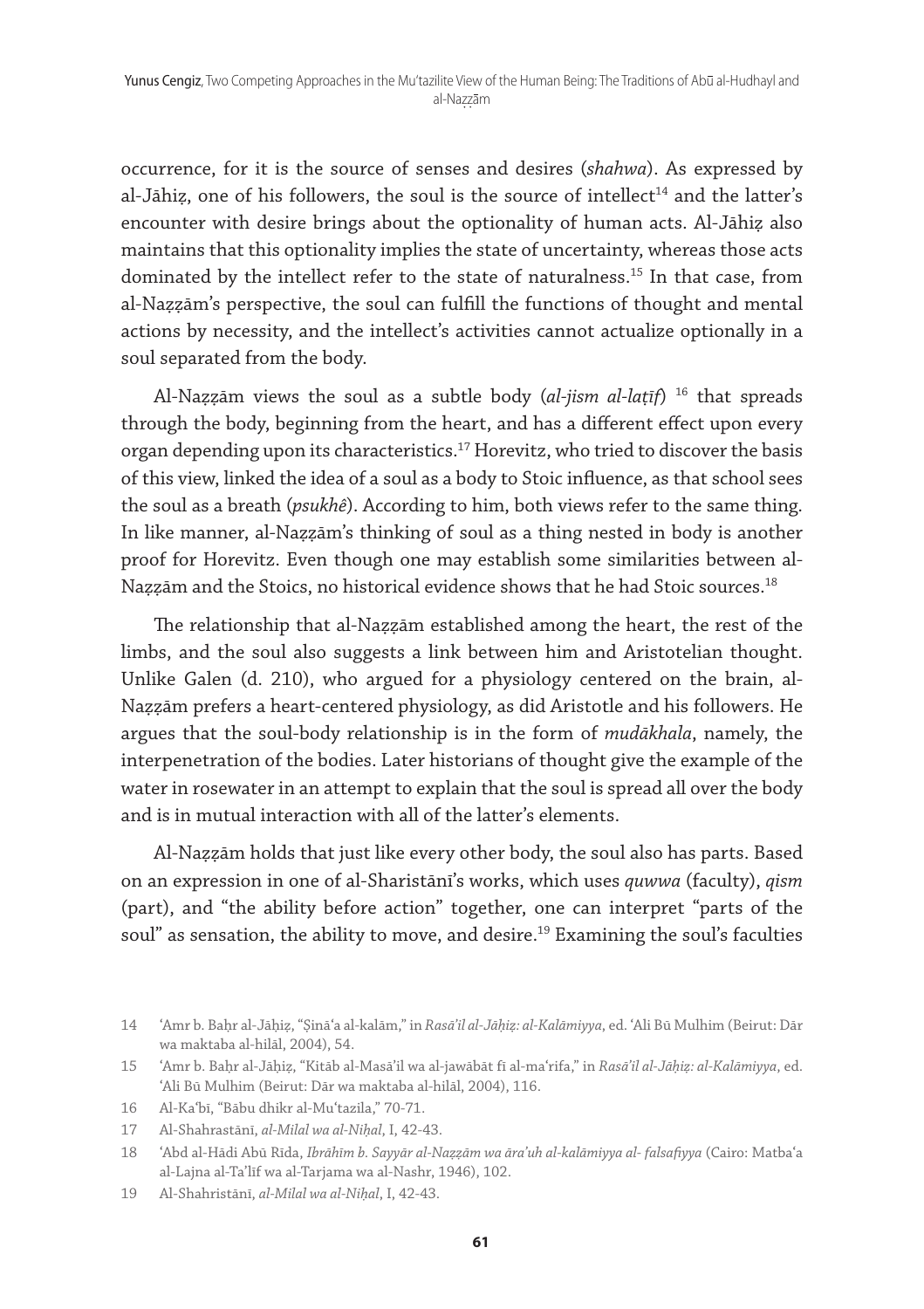in a similar manner in the works of al-Jāḥiẓ, who adopted al-Naẓẓām's thinking, also supports this interpretation.<sup>20</sup> And thus al-Nazzam says that the soul is one, that it has parts, and that the mental and physical acts can happen by means of these parts. Neither of them present a map of the soul's faculties or powers as do the Greek and Hellenistic cultures; however, al-Naẓẓām's writings do contain the concepts of sensation, uniting sensible forms, imagination, and thinking, each one of which is an act of soul. In fact, the following sentence briefly explains the relationship between the soul and mental states: "The soul is the one that feels, senses, perceives, is one part (that actualizes all these); it is neither light nor dark."<sup>21</sup>

We may continue to explain al-Naẓẓām's thoughts by analyzing this statement. As he rejected atomism and wrote books on this subject, it would be wrong to interpret "one part" as "atom." If one takes both the context and the discourses of his time into consideration, one can conclude that this phrase was directed against the Manicheans, who believed that the soul could not be accepted as one thing because certain actions done by human beings are completely opposite to each other, such as performing both good and bad deeds. Therefore, the soul cannot be of one essence. In his discussions with the Manicheans, al-Naẓẓām contended that the soul was one essence and that that essence carried out all mental activities.<sup>22</sup>

Al-Jāḥiẓ, who developed his master's thoughts on physics and human nature, interprets the view of powers, which exists perpetually from birth, as the tendencies and inclinations of human beings. The soul consists of innumerable tendencies, from fondness to comfort, avarice to wealth, looking after one's own comfort, domination, stinginess, selfishness, interest in the opposite gender, and desire to protect one's self. Such tendencies originate from a couple of main human inclinations, such as sexuality, nourishment, and communication.<sup>23</sup> As a result of the ensuing conflict and support among them throughout one's life, other tendencies manifest themselves. For example, the need for sex and nourishment lead people toward objects like wealth, property, and houses, which are used to satisfy such needs, whereas sex leads to the development of all kinds of behaviors ranging from paying attention

<sup>20</sup> ʿAmr b. Baḥr al-Jāḥiẓ, *Kitāb al-Dalā'il wa al-iʿtibār ʿala al-khalq wa al-tadbīr* (Beirut: Dār al-nadwa al-Islāmiyya, 1988), 54; "Kitmān al-sirr wa ḥifẓ al-lisān," in *Rasāʾil al-Jāḥiẓ*, ed. ʿAbd al-Salām Muḥammad Hārūn. (Cairo: Maktaba al-Ḥanjī, 1964), 156.

<sup>21</sup> Al-Ashʿari, *Maqālāt*, 190.

<sup>22</sup> Jāḥiẓ, *Kitāb al-Ḥayawān*, IV, 442.

<sup>23</sup> Jāḥiẓ, *Kitāb al-Ḥayawān*, I/I, 108; "Fi al-jiddi wa al-hazl," in *Rasāʾil al-Jāḥiẓ*, ed. ʿAbd al-Salām Muḥammad Hārūn (Cairo: Maktaba al-Khānjī, 1964), 270-71; "Kitāb al-Masā'il wa al-jawābāt fi al-maʿrifa," 116.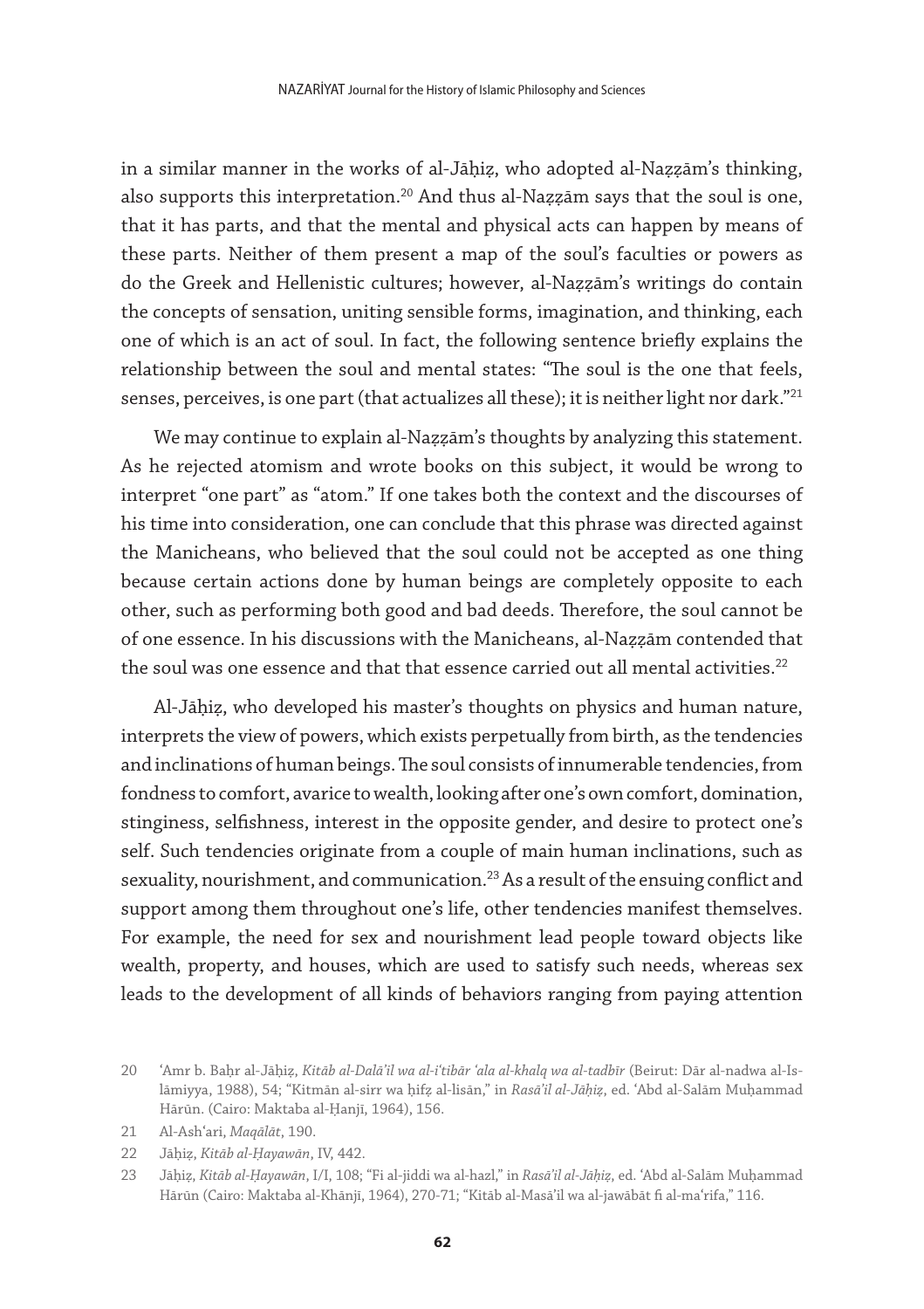to clothing to forming a unique style.<sup>24</sup> Human feelings of selfishness and jealousy help develop mutual relations such as trade and agreements.<sup>25</sup> Accordingly, none of a person's moral characteristics corresponds to a feature that does not originally exist, but rather to one that develops over time. All of them already exist in human beings and manifest themselves when the conditions are suitable.<sup>26</sup>

Al-Jāḥiẓ, who tries to determine the instinctive foundations of behavior, writes that if one defines the fundamental determiners of human nature, it can be easier to make sense out of human behavior. For instance, providing information originates from the human instinct to manifest his/her superiority as a living being, pride originates from his/her nature of desire to overcome, writing comes from his/her thought to become eternal and protect his/her existence, and extreme desire and anger originate from the sadness felt for missing something desired.<sup>27</sup> In this way, he tries to figure out the tendencies and inclinations that originate human behaviors.

Al-Jāḥiẓ also examines the effects of circumstances on human behavior by pointing out the effects of foods on the body and the resulting affects one's moral tendencies. He writes that the human body is formed of four fluids: blood, phlegm, yellow bile, and black bile. A person's behavior changes depending upon these fluids' dominance or passiveness. For example, there is a direct relation between happiness and the scarcity/abundance of blood, between calmness/laziness and the scarcity/ abundance of phlegm, between aggressiveness and the scarcity/abundance of yellow bile, and between sorrow/sadness and the scarcity/abundance of black bile.<sup>28</sup>

Moreover, the effects of circumstances on one's character are not limited to this. Just as the effects of the environment influence the appearance of animals, it also influences all of their behaviors, even to how they walk. Careful observation reveals similarities between human beings and animals that share the same environment, $29$  and clearly so in the formation of desires. On the one hand, al-

<sup>24</sup> Jāḥiẓ, "Kitmān al-sirr wa ḥifẓ al-lisān," 144; Jāḥiẓ, *Kitāb al-Ḥayawān*, I, 11.

<sup>25</sup> ʿAmr b. Baḥr al-Jāḥiẓ, "Ḥujaj al-nubuwwa," in *Rasāʾil al-Jāḥiẓ*, ed. ʿAbd al-Salām Muḥammad Hārūn (Beirut: Dār al-Jīl, 1991), 249.

<sup>26</sup> al-Jāḥiẓ, "Ḥujaj al-nubuwwa," 238.

<sup>27</sup> Jāḥiẓ, "Kitmān al-sir wa ḥifz al-lisān," 145; Amr b. Bahr el-Jāḥiẓ, "Risāla al-nubl wa al-tanabbul wa dhamm al-kibr," in *Rasāʾil al-Jāḥiẓ: al-Adabiyya*, ed. ʿAli Bū Mulḥim, (Beirut: Dār wa maktaba al-hilāl, 2004), 135; Jāḥiẓ, *Kitāb al-Ḥayawān*, II, 74; ʿAmr b. Baḥr al-Jāḥiẓ, "Al-Maʿāsh wa al-maʿād," in *Rasāʾil al-Jāḥiẓ*, 124-25.

<sup>28</sup> ʿAmr b. Baḥr al-Jāḥiẓ, "Kitāb al-Tarbīʿ wa al-tadwīr," in *Rasāʾil al-Jāḥiẓ*, III, 79-80.

<sup>29</sup> Jāḥiẓ, *Kitāb al-Ḥayawān*, IV, 70-71.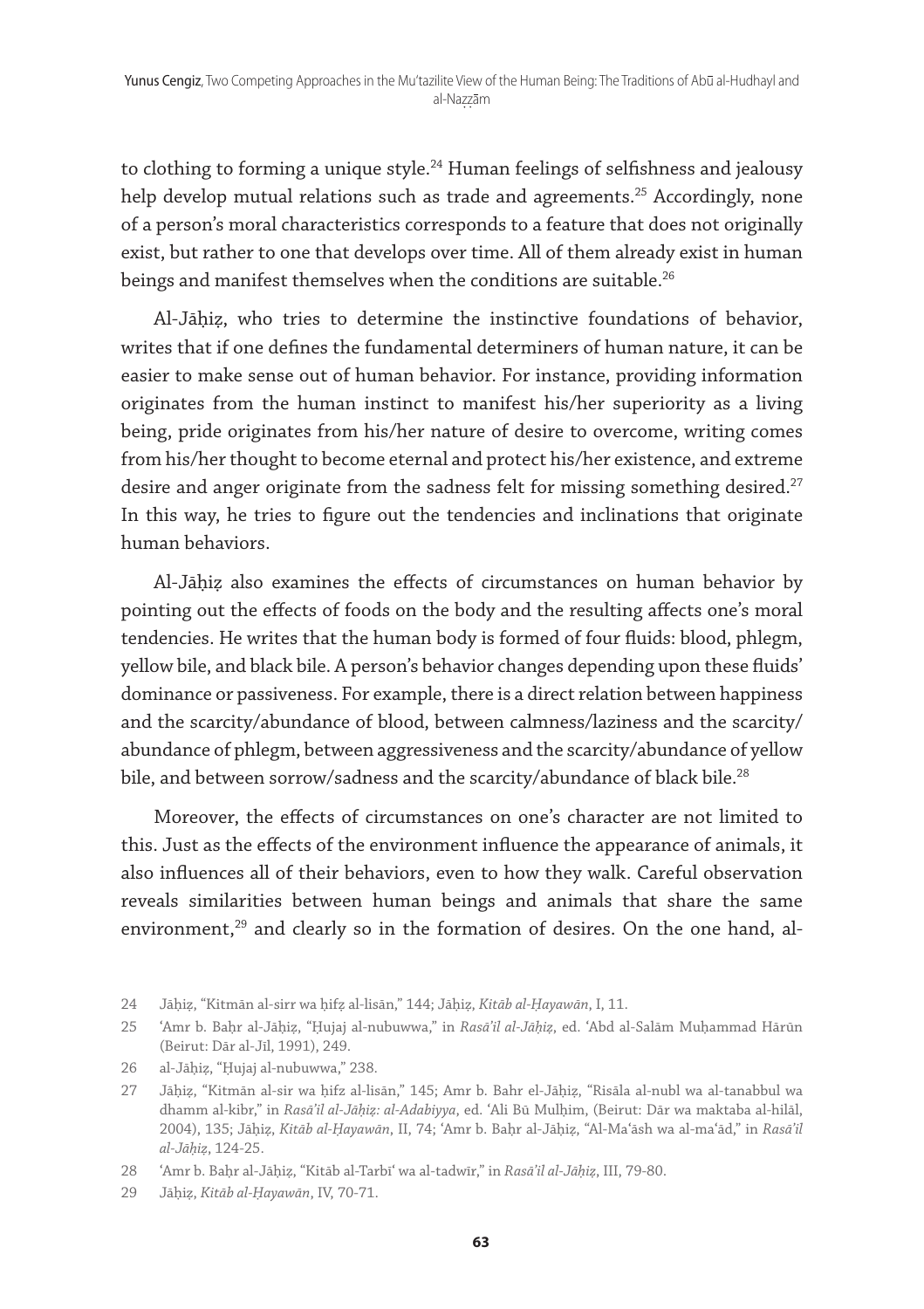Jāḥiẓ often states that human nature is influential and that all desires originate from a human tendency because it is impossible to eliminate or suppress them. For example, even physical interference with one's genitalia would not be enough to suppress his/her sexual tendencies. Contending that wants and desires are shaped by the social environment and that sexual desires are shaped by the society in which one lives, he presents the male inclination toward foreign concubines as an example. Accordingly, Basran men desire Indian or lower-class women, Yamani men desire Abyssinian women, and Damascene men desire Greek women. "Other than the exceptions, everybody likes the foreigners and concubines coming to them."30 We may interpret these statements as follows: People feel lust toward those people of opposite gender whom they can easily acquire and with whom they can enjoy different pleasures. Therefore, al-Jāḥiẓ draws attention to how social conditions affect moral inclinations.

This principle of "human nature and environmental conditions" in his ethical analyses is, in a way, an adaptation of the classical physics theory of *kumūn* to ethics. In fact, those who support this theory both accept the conflict between bodies and sub-bodies and argue that the human self's tendencies are in constant conflict with each other and with the ability to think. They also say that the most dominant tendency turns into the person's character. On the other hand, when we think about the emphasis placed on the perpetual effects of one's surroundings on the behaviors, the physical foundations of these explanations of how the environment influences human life become understandable.

In conclusion, al-Naẓẓām and al-Jāḥiẓ maintain that the soul is the essence that creates actions and that human beings, due to the perpetual nature of this essence, have certain innate tendencies just as all objects do. But because human beings have different circumstances and bodies, such tendencies reveal themselves in different ways.

#### Abū al-Hudhayl and His Followers' View on Human Beings

When we study the ethics-physics relationship established by the atomist school, another Muʿtazilite approach, we encounter a different theory. Abū al-Hudhayl argues that the human being is an eating, drinking personality with two legs and two hands, whereas the soul is only an accident belonging to human beings. Therefore, when one talks about human beings one is actually talking about the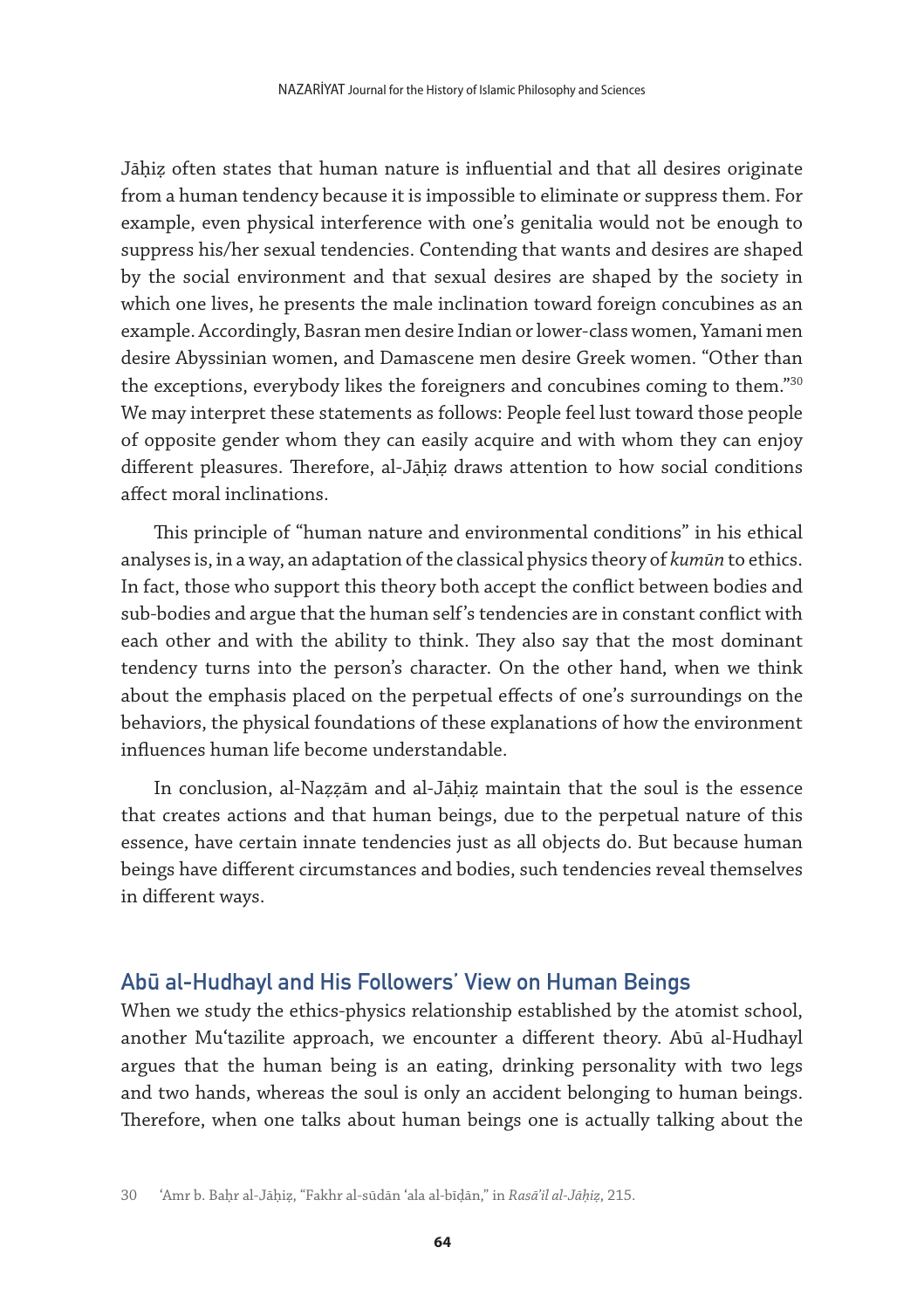body, for the soul, just like one's hair or nails, has no effect upon the creation of actions but should be considered as something within the body. $31$  According to this, human beings have accidents just like other objects do, and the soul is one of these accidents. In other words, Abū al-Hudhayl regards the body as a main constitutive element of human being, whereas al-Naẓẓām regards the latter as the soul. The former views "the outward personality" as that which perceives and comprehends, and the latter regards that which perceives and comprehends as the soul.

Qāḍī ʿAbd al-Jabbār, who continued to defend atomist thought in the Mu'tazilite school<sup>32</sup> and therefore rejected the existence of the nature of beings,<sup>33</sup> completed some of the ambiguous parts in Abū al-Hudhayl's thinking. In the volume titled *al-Taklīf* in his twenty-volume *al-Mughnī*, he mostly cites and discusses the definitions of human being argued by third/ninth and fourth/tenth-century Muslim theologians. One of them is the view adopted by the Muʿtazilite theologian Muʿammar. As mentioned above, Qāḍī ʿAbd al-Jabbār states that the soul cannot be independent of body because vitality, the element that makes human beings active, necessarily needs a location. For example, only a body can sense heat, cold, and pain. Thence, he rejects the posited body-soul dualism.<sup>34</sup> He also rejects the perception of a soul spread over the body as an effective element (a softened form of such a dualism) on the grounds that such a situation may destroy the organs' harmony and creates an inconsistent human activity.<sup>35</sup>

Saying that the soul is active in an organ necessitates that it be attached to the body and that in the case of the non-existence of a perceivable activity from heart toward other organs, the activity will not be realized, Qāḍī ʿAbd al-Jabbār criticizes al-Aswārī's view that the soul is in the heart as an element that gives vitality.<sup>36</sup> He further maintains that the argument of accidents existing in the human body give human beings their vitality is unacceptable because accidents are the products of an active cause and cannot be a sufficient cause (*maʿnā*) in and of themselves.37

<sup>31</sup> al-Ashʿarī, *Maqālāt*, 189.

<sup>32</sup> For Muʿtazilite atomism see Harry Austryn Wolfson, *The Philosophy of the Kalam* (London: Harvard University Press, 1976), 273-495; Alnoor Dhanani, *The Physical Theory of Kalam Atoms, Space, and Void in Basrian Muʿtazilî Cosmology* (Leiden, New York, Köln: E. J. Brill, 1994), 90-141; Josef van Ess, The Flowering of Muslim Theology, trans. Jane Marie Todd (London: Harvard University Press, 2006), 79-117.

<sup>33</sup> Yusuf Rahman, *The Miraculous Nature of Muslim Scripture: A Study of ʿAbd al-Jabbār's lʿjāz al-Qur'ān* (Montreal: Institute of Islamic Studies, McGill University, 1995), 14-19.

<sup>34</sup> J. Peters, God's Created Speech; A study in the Speculative Theology of the Muʿtazilî Qâḍî l-Quḍât Abû l-Ḥasan ʿAbd al-Jabbâr bn Aḥmad al-Hamadânî (Leiden: E. J. Brill, 1976), 410.

<sup>35</sup> Qāḍī ʿAbd al-Jabbār, *al-Mughnī*, XI, 314-15.

<sup>36</sup> Qāḍī ʿAbd al-Jabbār, *al-Mughnī*, XI, 318.

<sup>37</sup> Qāḍī ʿAbd al-Jabbār, *al-Mughnī*, XI, 321.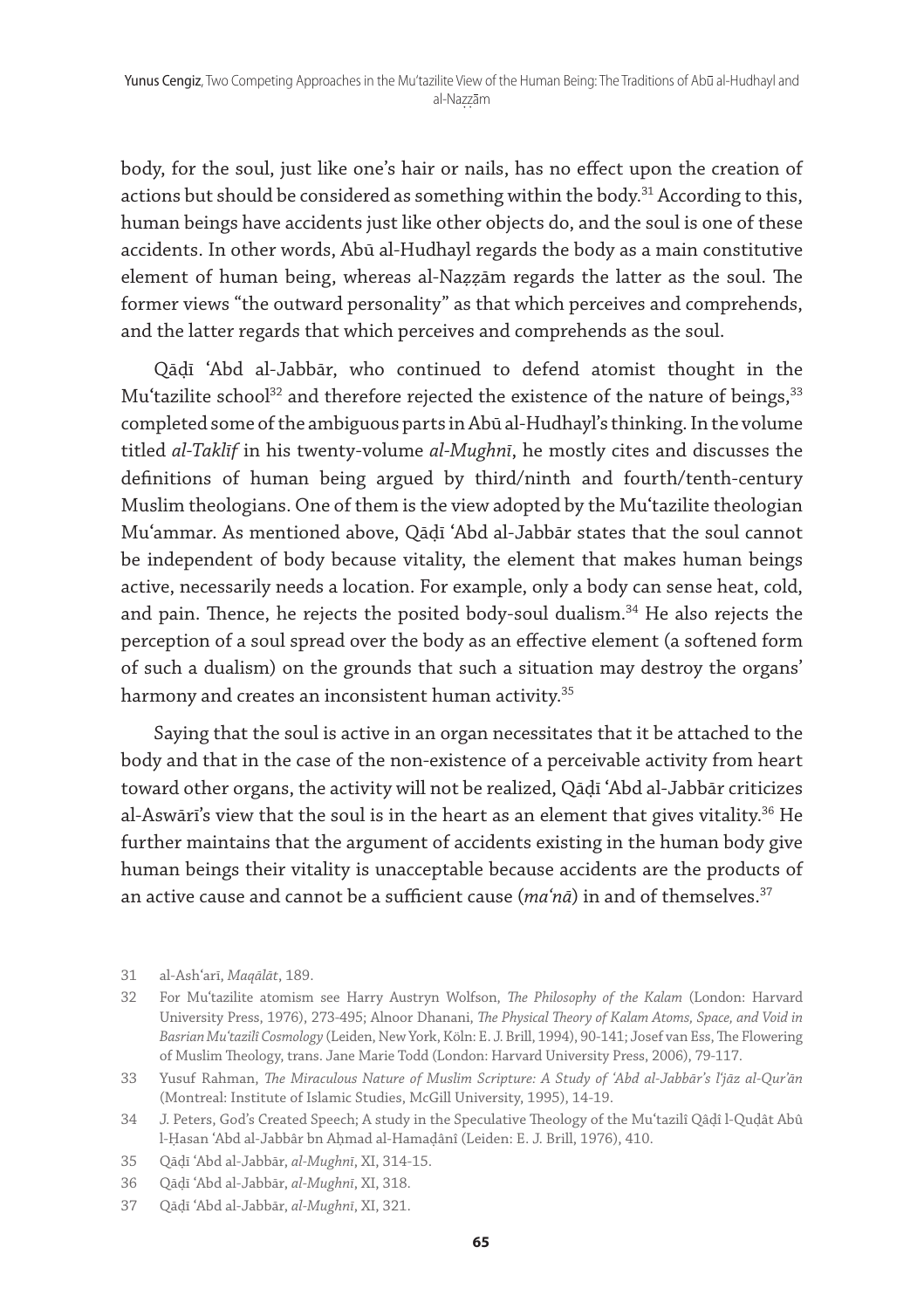Qāḍī ʿAbd al-Jabbār criticizes al-Naẓẓām's contention that the soul spreads over the body as the main element of vitality and that the body's vitality and movements depend on this essence<sup>38</sup> in the following terms: While being able to move a healthy organ, not being able to move a paralyzed organ shows that there is no active soul over the body. In like manner, the fact that when the organs of senses become impaired one cannot feel or sense proves that there is no active essence as soul.<sup>39</sup> According to him, the proofs showing that the human being characterized as *ḥayy* (living) is made up of the body also show that it is not made up of pieces and that the *ḥayy* being is the seen personality. These proofs also lead to the conclusion that there is no soul spread over the body.<sup>40</sup>

In addition to rejecting any body-soul dualism, he also criticizes the view that the human being is a body-soul combination by criticizing the view of Bishr b. Muʿtamar. Qāḍī ʿAbd al-Jabbār proves his view by arguing that life (*ḥayāt*) and a living being (*ḥayy*) are two different things.41 As implied in this criticism, this reality forms the main parameters of his view of the human being, the understanding of which depends on understanding the attributes of having knowledge and ability. Accordingly, life is a state related to each organ, and an organ's ability to sense and perceive, to feel heat, cold, and pain, shows that it has life.<sup>42</sup>

In other words, the body's ability in this regard shows that it is the main element that forms the concept of the human being as well as what does not constitute a main element for the human being. Based on this justification, Qāḍī ʿAbd al-Jabbār argues that those organs with feelings have the feature of life, whereas blood and hair do not. Therefore the soul, like blood and hair, is not an active being, does not give human vitality, and is not a living being. At most, it can be something needed for being alive, such as vibrancy, breath, and wind.<sup>43</sup> Thus he rejects its existence of the soul as an essence that can affect on body but accepts the possibility of a soul as  $h$ reath  $44$ 

After claiming that our organs have life when considered one by one, he nevertheless asserts that they are not living and so concludes that organs do not

<sup>38</sup> Qāḍī ʿAbd al-Jabbār, *al-Mughnī*, XI, 339.

<sup>39</sup> Qāḍī ʿAbd al-Jabbār, *al-Mughnī*, XI, 339.

<sup>40</sup> Qāḍī ʿAbd al-Jabbār, *al-Mughnī*, XI, 340.

<sup>41</sup> Qāḍī ʿAbd al-Jabbār, *al-Mughnī*, XI, 335.

<sup>42</sup> Qāḍī ʿAbd al-Jabbār, *al-Mughnī*, XI, 309-13; See also R. M. Frank, "Several Fundamental Assumptions of the Baṣra School of the Muʿtazila," *Studia Islamica* 33 (1971): 6.

<sup>43</sup> Qāḍī ʿAbd al-Jabbār, *al-Mughnī*, IX, 331, 334.

<sup>44</sup> Qāḍī ʿAbd al-Jabbār, *al-Mughnī*, IX, 337, 338.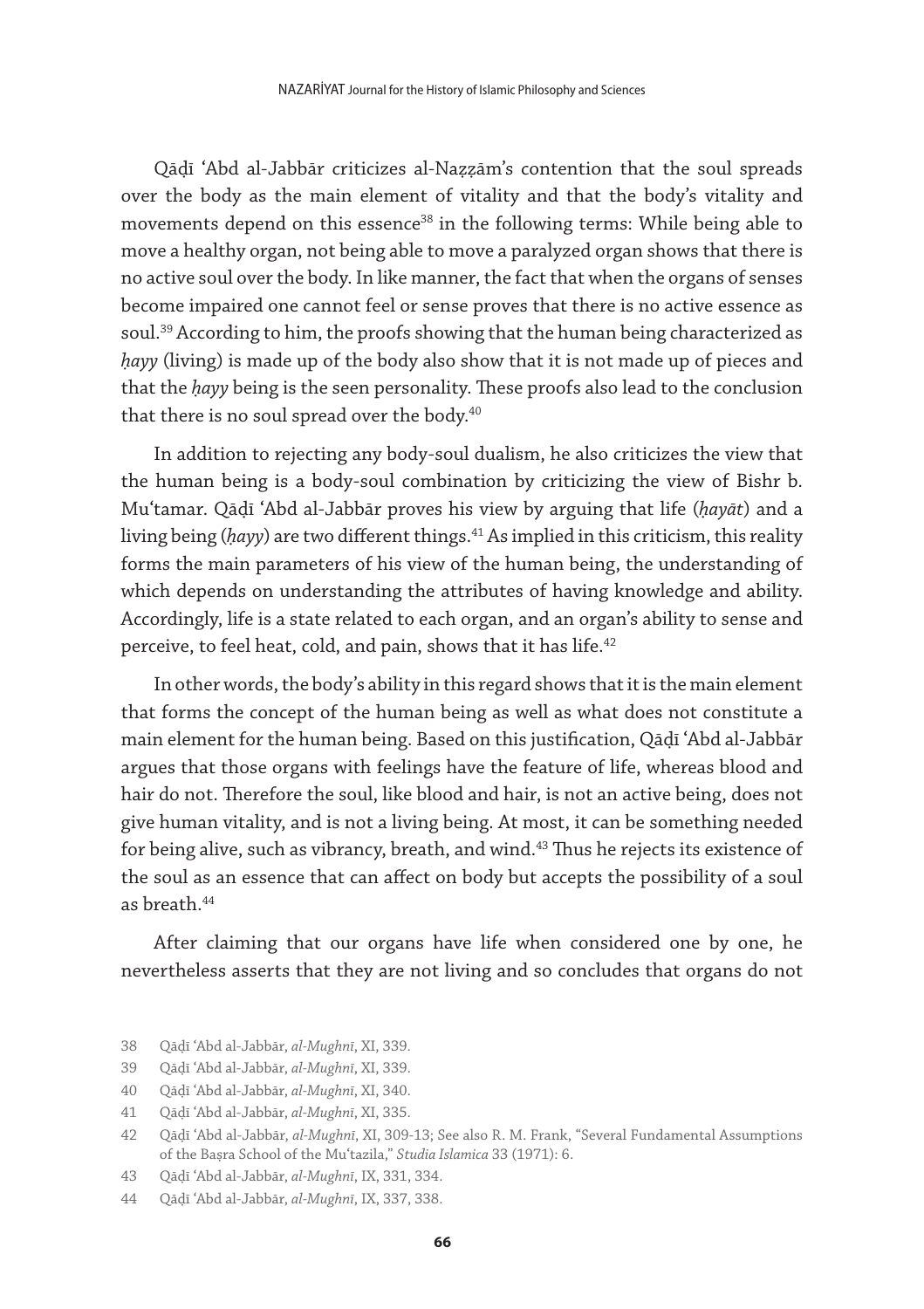carry out actions based on the fact that heat and cold, despite being two opposite feelings, are felt in the same way by the same sense organ despite being different features of the senses. Given that reality, the sense organ cannot be the agent because the same organ cannot provide more than one feeling. Therefore, something else should be the agent of actions, namely, whole human being (*jumla*). And so "living being" refers to the entire human being.<sup>45</sup> Based on these explanations, one can easily conclude that the concepts of "living" (*ḥayy*) and "whole" (*jumla*), which are used almost interchangeably, are determinative in his thought.

Being "living" is accepted as the framing concept that encompasses the agent's fundamental characteristics: having knowledge and ability.46 Given the mission he lays on "living" by following the footsteps of Abū ʿAlī al-Jubbāʾī and Abū Ḥāshim al-Jubbāʾī, whom he calls as his masters, Qāḍī ʿAbd al-Jabbār defines a human being as *"a being distinguished from other beings by its special formation, and a living (ḥayy) and able (qādir) being formed from a known structure."*47 He calls a human being *al-ḥayy alqādir* (an able living being).48 To explain the meaning of living, he uses the features of being able and of having knowledge (knowing) as the basis, for according to him the proof of having life is one's possession of ability and knowledge.<sup>49</sup>

Considering the whole human being as the agent brings up certain theoretical problems, the main one being that in accordance with a metaphysical principle, an extrinsic cause should have an impact on the body.50 Qāḍī ʿAbd al-Jabbār, who is aware of this problem, seems to have resolved it as follows: Given that the entirety of something is considered extrinsic in regards to its parts, $51$  accepting the entirety of a human being as effective does not mean accepting the body as effective over the body.

As mentioned above, he defines the human being as *al-ḥayy al-qādir* (an able living being),52 a conceptualization that is almost same as al-Naẓẓām's *al-ḥayy alqawiyy* to define the soul. Even though *quwwa* (power) is used instead of *qudra* (ability) are used interchangeably in Islamic theology and Qāḍī ʿAbd al-Jabbār's

<sup>45</sup> Qāḍī ʿAbd al-Jabbār, *al-Mughnī*, IX, 314.

<sup>46</sup> Abū Rashīd al-Nīsābūrī, *Fi al-tawḥīd diwān al-uṣūl*, ed. Muḥammad ʿAbd al-Hadī Abū Rīda (Egypt: Maṭbaʿa dār al-kutub, 1969), 24.

<sup>47</sup> Qāḍī ʿAbd al-Jabbār, *al-Mughnī*, IX, 311, 321.

<sup>48</sup> Qāḍī ʿAbd al-Jabbār, *al-Mughnī*, IX, 314, 317.

<sup>49</sup> Qāḍī ʿAbd al-Jabbār, *Sharḥ al-Usūl al-Khamsa* (Cairo: Maktaba al-Wahba, 1965), 161.

<sup>50</sup> Qāḍī ʿAbd al-Jabbār, *al-Mughnī*, IX, 88.

<sup>51</sup> Qāḍī ʿAbd al-Jabbār, *al-Mughnī*, IX, 87.

<sup>52</sup> Qāḍī ʿAbd al-Jabbār, *al-Mughnī*, IX, 314, 317.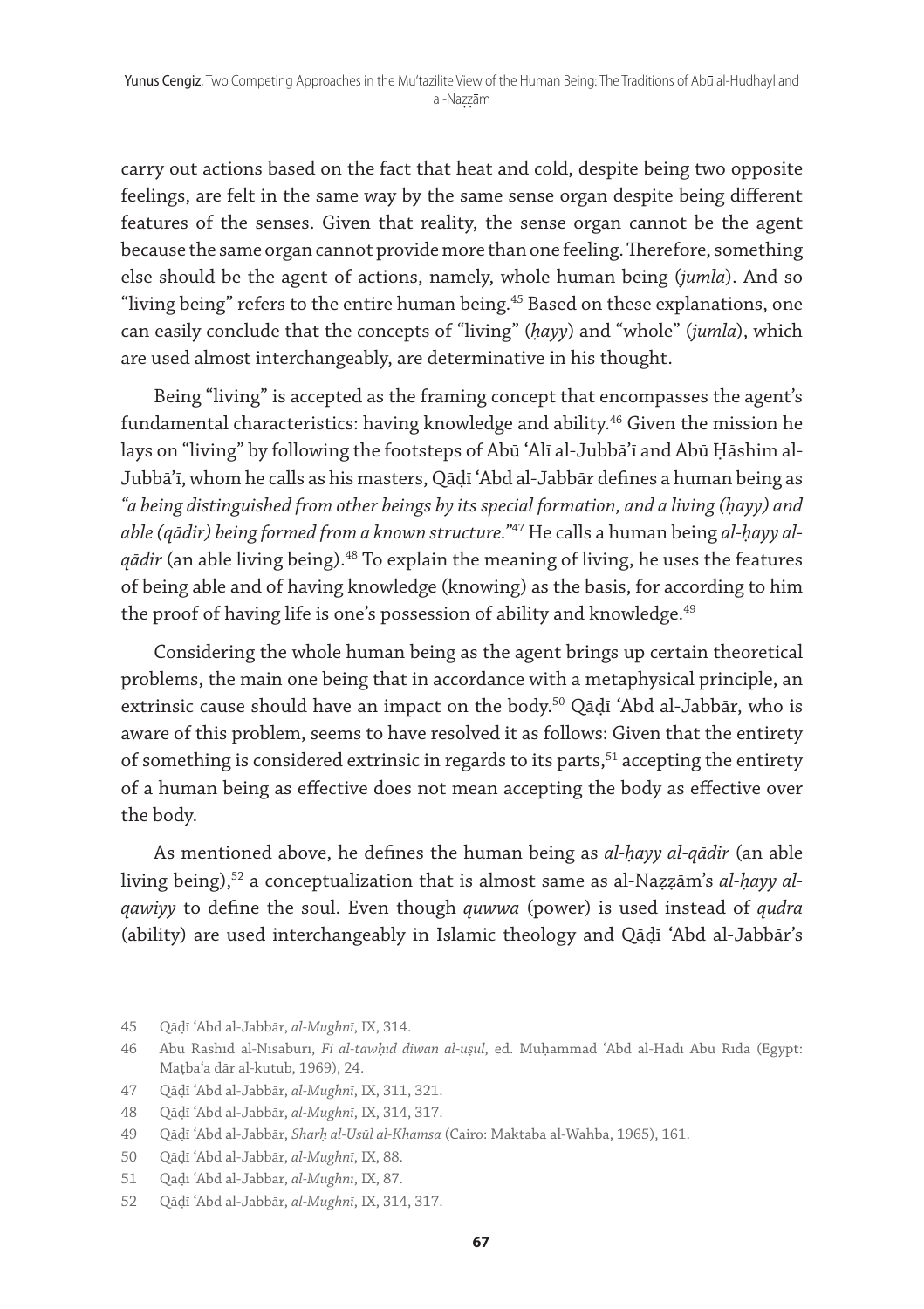own books state that they are synonymous,<sup>53</sup> studying the thinkers' preferences reveals that they perceive these two concepts as different. In respect of the actions of human beings, Qāḍī ʿAbd al-Jabbār and other atomist theologians prefer *qudra*, whereas al-Naẓẓām and other non-atomist theologians and Aristotelians prefer *quwwa*. While *qudra* refers to ability in general (i.e., a being with the ability to carry out an action with different aspects), *quwwa* means the ability in particular to do a certain aspect of a thing.54 Those who employ *quwwa* say, for example, the *quwwa* of a certain organ, whereas those who employ *qudra* say that the whole human being has *qudra*.

Qāḍī ʿAbd al-Jabbār contends that a human being's ability does not originate from himself (*bi-nafsihī*), which means that an external source gives him the ability to can carry out his actions.<sup>55</sup> Al-Nazzām, on the other hand, posits that the soul means life and *quwwa* and that it can move by the ability originating from itself (*bi-nafsihī*).56 Therefore, no ability is given to a human being either before or during an action<sup>57</sup> because the human being or soul perpetually has the ability to carry out an action.

Clearly, these two very different views of a human being are not just based on the centrality human being's body or soul, but on whether his/her perpetual ability to perform an action is internal (soul) or external (given by God). The difference lies not in God's creation of ability and soul, but whether human beings possess the characteristic of "ability" from the first moment of their existence. If we put this in more contemporary terms, it is the question of whether human beings have had autonomy as regards their actions since the beginning of their existence.

Those theologians who shared Abū al-Hudhayl's atomist views adhered to the idea that human beings did not have a nature. In fact, the definition of a human being made by Qāḍī ʿAbd al-Jabbār, one of the last Muʿtazilite theologians, is in this context.<sup>58</sup> According to this view, it is meaningless to argue for the existence of human nature, for accepting that means that one should accept the influence of certain situations existing in human body on knowledge and will, which, in turn, means that human beings are unfree in their actions. Because nature means the

<sup>53</sup> Qāḍī ʿAbd al-Jabbār, *Sharḥ al-Usūl al-Khamsa*, 393, 402; *al-Muḥiṭ*, II, 160.

<sup>54</sup> Al-Jurjānī, *Kitāb al-Taʿrīfāt* (Egypt: Maṭbaʿa al-Khayriyya, 1306 ah), 75-77.

<sup>55</sup> Qāḍī ʿAbd al-Jabbār, *Kitāb al-Majmūʿ fi al-Muḥīṭ bi al-taklīf*, comp. Ibn Mattawayh, ed. J. J. Houben (Beyrut: Dār al-Mashriq, 1981), 2:29; Qāḍī ʿAbd al-Jabbār, *Sharḥ al-Usūl al-Khamsa*, 162.

<sup>56</sup> Al-Kaʿbī, "Bābu dhikr al-Muʿtazila," 70-71.

<sup>57</sup> Al-Kaʿbī, "Bābu dhikr al-Muʿtazila," 70-71.

<sup>58</sup> Qāḍī ʿAbd al-Jabbār, *al-Mughnī*, IX, 331, 334.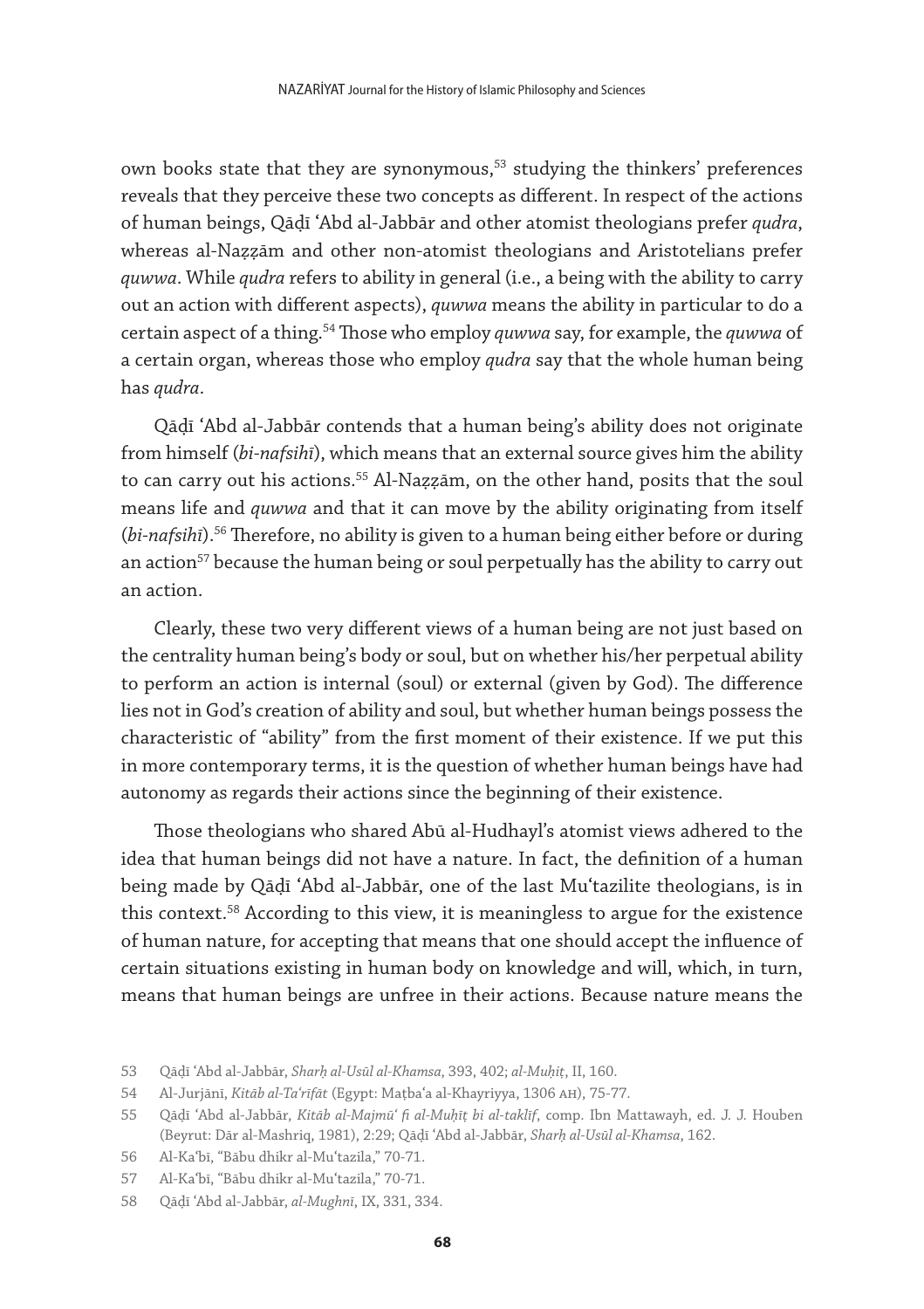power of influence and being influenced, this power existing in body causes the formation of will and action. Instead of this, atomist theologians upheld *qudra*, which holds that before every action that a human being would like to carry out, God creates the ability to do many similar forms of the desired action, which makes the human being *qādir* (able) to carry out the action. This view's main characteristic is the rejecting of the perpetuity of *qudra*, 59 for its supporters avoid using certain terms that imply perpetuity (e.g., personality, character, and human nature) in their books.

There is a clear parallelism between the discourse around *qudra* and the view of atomism. For example, the body consists of atoms, and because atoms have no perpetual nature the entirety that they form has no certain characteristics like instinct and natural tendency. But this view has some difficulties, for it does not explain how God gives ability to human beings. We should accept that this theory was revised during the fourth/tenth and fifth/eleventh centuries and that such difficulties were minimized. The tenth-century theologian Abū Hashim posited the view of the existence of vacuum between atoms as the Muʿtazilites' fundamental view<sup>60</sup> and based the theory of *ḥāl* upon it. According to him the variations among the atoms' actions are due to this very vacuum, which allows God or human beings to intervene in the atoms' sequence. $61$  Beside that, the possibility of moving an atom both to point A and to point B refers to *ḥāl*. In this way, an interim state was accepted between an object's existence and non-existence, a view that brings the atoms' sequence and their circumstances to forefront. Therefore, when trying to understand an object's movement, one should examine the circumstances enabling it to move before examining the action that causes it to change its location and transform its characteristics. As a result, the atomist theologians started to explain a human being's transformation into an able state via conditions surrounding him/ her. Accordingly, the state of healthiness or sickness, refers to the conditions of having *qudra*.

Atomist theologians also explain the origins of values via conditions, for Qāḍī ʿAbd al-Jabbār says that "what makes an action good or bad is its circumstances" and that even justice, regarded as the highest value, is good due to its circumstances.

<sup>59</sup> Yunus Cengiz, *Muʿtezile'de Eylem Teorisi: Kâdî Abdülcebbâr Örneği* (İstanbul: Düşün Yayınları, 2012), 115-39.

<sup>60</sup> Josef van Ess, "Muʿtezile Atomculuğu," trans. Mehmet Bulğen, *Kelâm Araştırmaları* 9/1 (2012): 272.

<sup>61</sup> Abū Rashīd al-Nīsābūrī, *al-Masā'il fi al-khilāf bayn al-Baṣriyyīn wa al-Baghdādiyyīn*, ed. Maʿn Ziyada and Riḍwān al-Sayyid (Beirut: Maʿḥūd al-inmā al-ʿArabī, 1979), 37.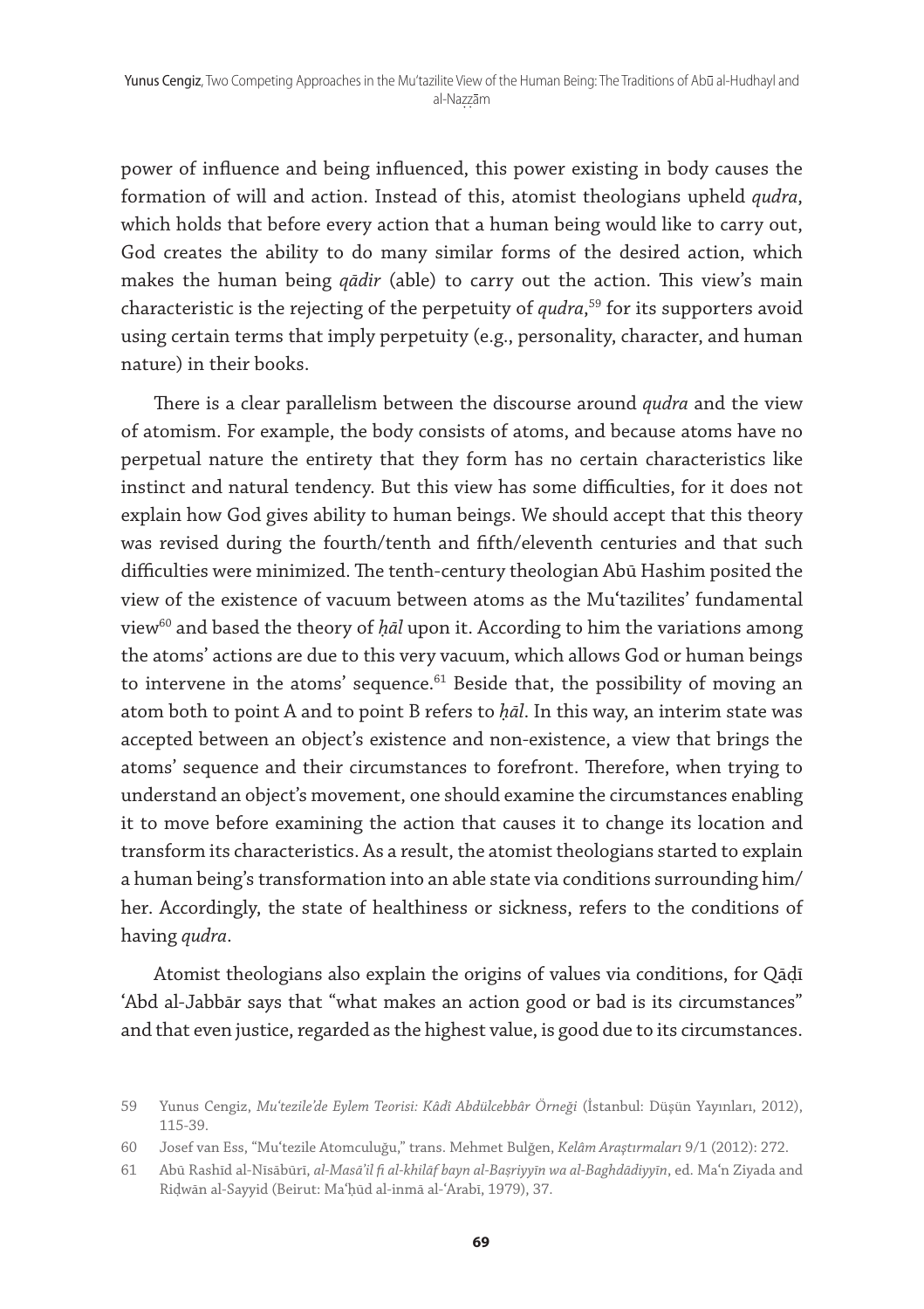In another statement, he says that no value accepted as good can be regarded as bad under different circumstances.<sup>62</sup> By presenting such general principles, he asserts that an action's consequences can only be evaluated by paying attention to the ensuing benefit and harm, pleasure and pain, and sadness and happiness.<sup>63</sup> In other words, virtually no action can be evaluated as good or bad in and of itself. Qāḍī ʿAbd al-Jabbār says that there is a parallelism between the results related to values and the situation of attaining accidents by atoms.<sup>64</sup> Thus, determining the values' origins depends on the agent's historical circumstances. Just as the view that the atoms' sequence and characteristics, which are assumed to be caused by their relations with other atoms, effect movements, the emergence of the ability (*qudra*) that ensures the actions are accepted as being depends upon the agent's circumstances.

## Evaluation and Conclusion

An analysis of these two conceptions of the human being reveals a clear difference between them on one point and a similarity on another point. The most fundamental difference is related to whether one accepts or rejects the existence of human nature. Al-Naẓẓām and his followers both accept it and contend that every human being has a different ability, whereas Abū al-Hudhayl and his followers reject it and assert that human beings act according to the mental and physical equipment that they possess, which is based on changing circumstances and situations as well as the ability created by God.

When their works are examined, the results of these two views can be seen openly or implicitly in ethical, psychological, social, and historical thought. It is beyond the scope of this article to examine all of these issues in detail; however, we can mention some issues that may express the purposes of this works. For example, all of al-Jāḥiẓ's books on ethics sought to determine the sources of adopting a second nature (tendency) and the practices that ensure this. At the basis of analyzing such human beaviors as speaking, joking, writing, jealousy, pride, and the difficulty of keeping a secret exists the effort to explain their foundations in nature. In like manner, al-Jāḥiẓ explains in his many books how one can attain

<sup>62</sup> Qāḍī ʿAbd al-Jabbār, *al-Muḥiṭ*, 1, 236; *al-Mughnī*, VI/I, 75-77.

<sup>63</sup> For an examination on actions, see: George F. Hourani, *Islamic Rationalism: The Ethics of ʿAbd. al-Jabbar* (Oxford: Clarendon Press, 1971); Sophia Vasalou, *Moral Agents and Their Deserts* (Princeton, NJ: Princeton University Press, 2008), 87-95.

<sup>64</sup> Qāḍī ʿAbd al-Jabbār, *Sharḥ al-Usūl al-Khamsa*, 220. Also see Qāḍī ʿAbd al-Jabbār, *al-Mughnī*, VI, 77.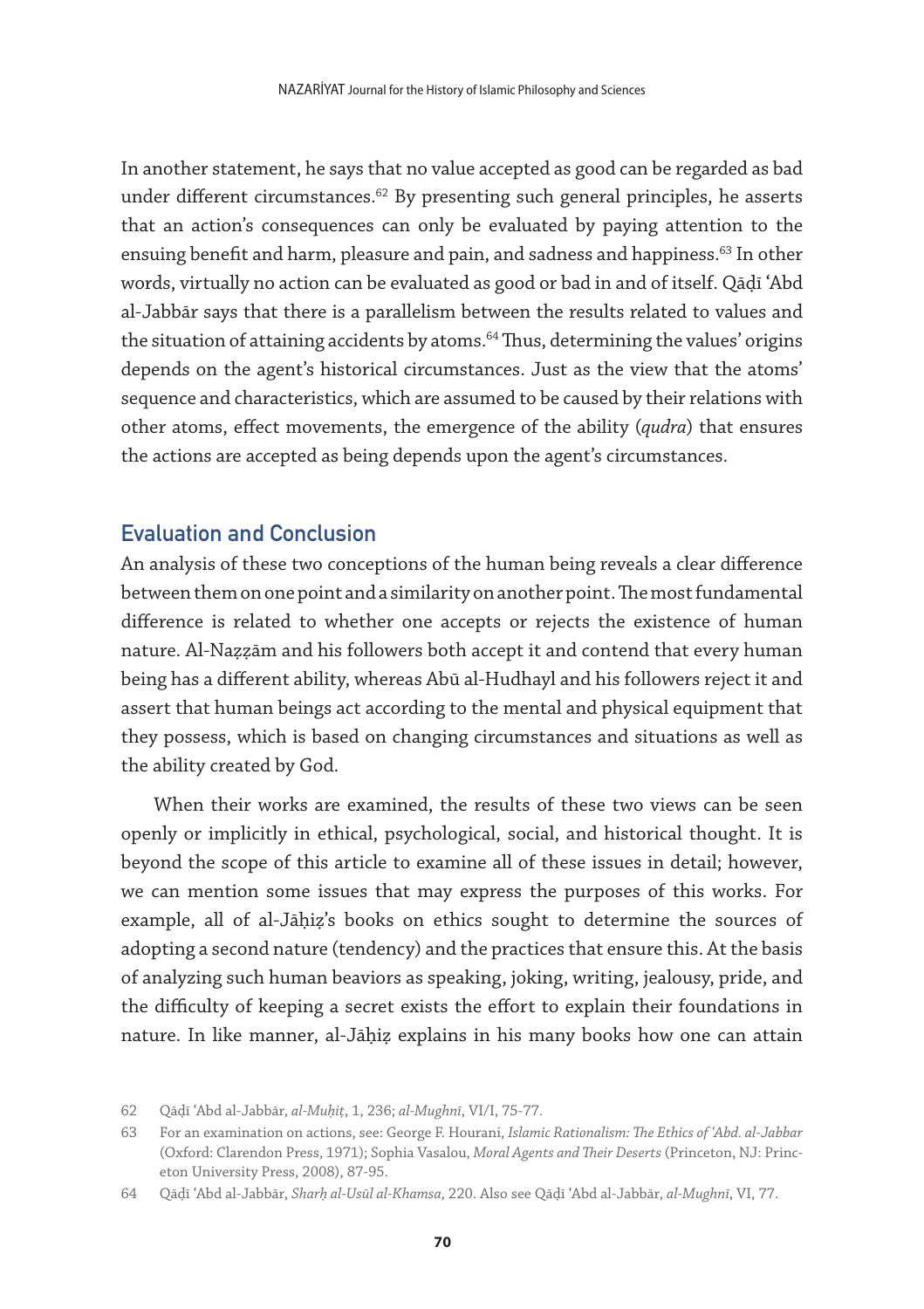virtues and build himself/herself.65 An examination of Qāḍī ʿAbd al-Jabbār's books reveals that there is no mention of such things, for someone who rejects the view of nature cannot explain how to attain a second nature.

It is also possible to observe the effects of these different views in terms of epistemology. The books of al-Naẓẓām and al-Jāḥiẓ deal with the process of attaining knowledge as sensing, imagination, and thinking, $66$  whereas those of Qāḍī ʿAbd al-Jabbār examine this process as sensing, assumption, conviction, and opinion. $67$  It is remarkable that he never deals with the issue of imagination. The reason for these differences is the former accepts human abilities and understands human beings by means of them, whereas the latter rejects such a view.

One can say that the common point between these two competing views is that both pay attention to the circumstances and evaluate many issues in the light of them. Both views hold that circumstances are considered the dominant factor. The human being's role can be easily understood in al-Naẓẓām's view of physics, but not in his view of human beings. However, one can see the effect of this in al-Jāḥiẓ's discourse on almost all issues. Al-Jāḥiẓ thought that human tendencies revealed themselves according to one's circumstances and that actions independent from the circumstances had no value because they would be regarded as good or bad depending on their circumstances. At a later date, Qāḍī ʿAbd al-Jabbār also accepted this view.

Accepting human nature means making a universal claim. However, as in all claims of universality, this one also is an obstacle to seeing a human being as a historical being. According to the most optimistic interpretation, such a discourse neglects the fact that every human being has different means and potentials. The discourse of universality is also classifier because it evaluates the individuals according to their general and class abilities. In fact, we can observe this approach in modern institutions based on this very claim of universality, for prisons, hospitals, and schools are designed to divide people into classes and neglect their subjectivities.

We may study this analysis by focusing on the circumstances as a discourse that limits the universalist discourse based on accepting human nature. Considering human beings and the relationships based on their circumstances is, to a certain extent, a historicist discourse because it offers the necessity of considering the

<sup>65</sup> Yunus Cengiz, *Doğa ve Öznellik Câhız'ın Ahlâk Düşüncesi* (İstanbul: Klasik Yayınları, 2015), 145-277.

<sup>66</sup> Cengiz, *Doğa ve Öznellik*, 92-145.

<sup>67</sup> Cengiz, *Muʿtezile'de Eylem Teorisi*, 170-82.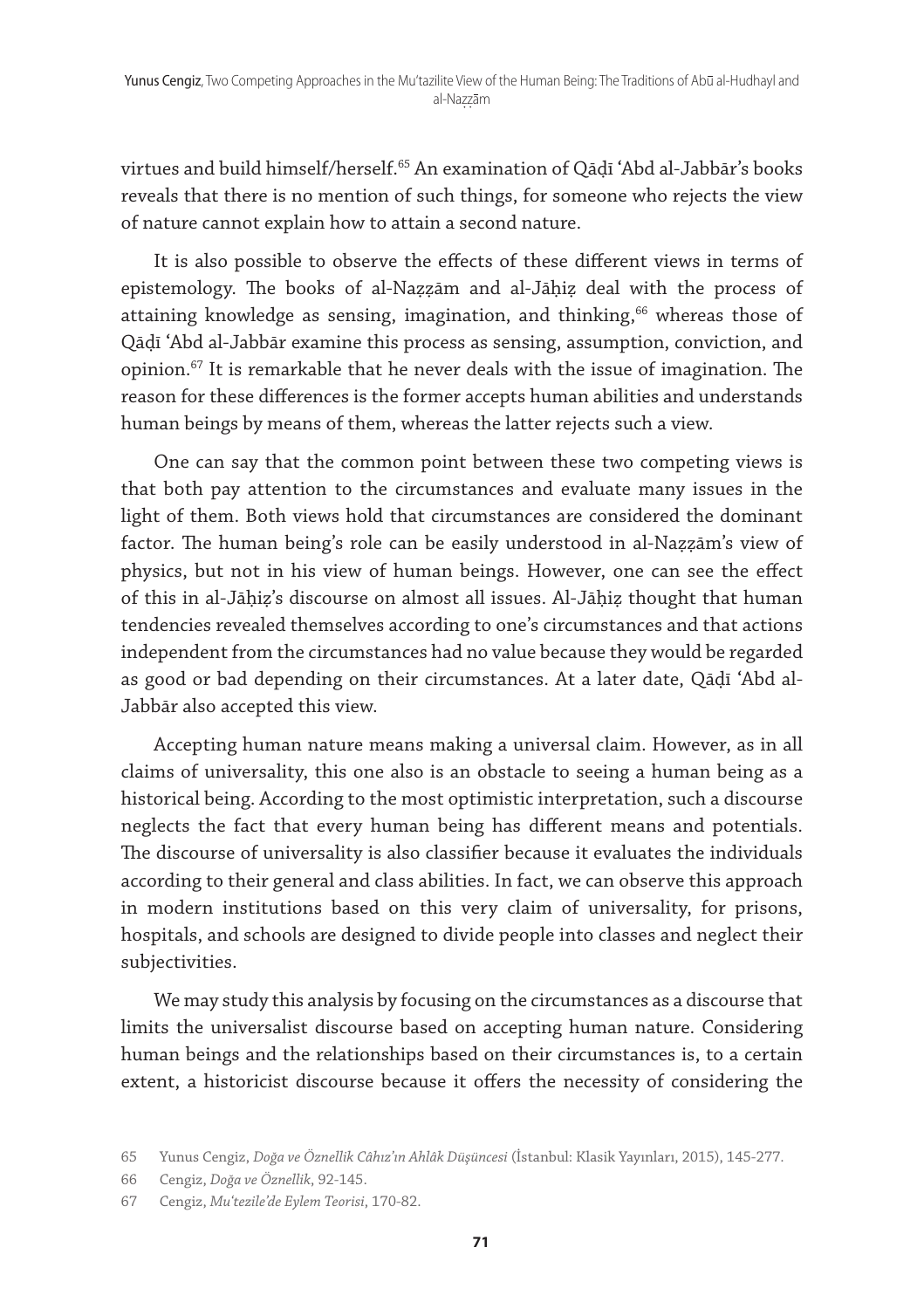social fields, especially those of ethics and politics, within the context of their historicity. When this is done, it appears that all patients, convicts, students, personnel, and citizens turn into individuals who need to be evaluated separately. Therefore, each one needs to be considered as an individual equipped with different means and potentials.

### **Bibliography**

Abū Rīda, ʿAbd al-Hādi. *Ibrahim b. Sayyār al-Naẓẓām wa āraʾuh al-kalāmiyya al- falsafiyya.* Cairo: Matbaʿa al-Lajnat al-Ta'līf wa al-Tarjama wa al-Nashr, 1946.

Al-Ashʿarī, Abū al-Ḥasan. *Maqālāt al-Islāmiyyīn*, ed. Nawāf al-Jarrāḥ. Beirut: Dār al-Ṣādr, 2008.

Cengiz, Yunus. *Muʿtezile'de Eylem Teorisi: Kâdî Abdülcebbâr Örneği*. İstanbul: Düşün Yayınları, 2012.

\_\_\_\_\_\_, "Nazzâm'ın Doğa Felsefesinde İʿtimâd Hareketi: Ne'liği ve İşlevi." *Milel ve Nihal Dergisi* 11 1 (2014): 143-68.

\_\_\_\_\_\_, *Doğa ve Öznellik Câhız'ın Ahlâk Düşüncesi*. İstanbul: Klasik Yayınları, 2015.

Dhanani, Alnoor. *The Physical Theory of Kalam Atoms, Space, and Void in Basrian Muʿtazilî Cosmology*. Leiden, NY, and Köln, Germany: E. J. Brill, 1994.

Fakhry, Majid. "The Muʿtazilite View of Man," in *Recherches d'Islamologie: Recueil d'aerticles offert* á *George C. Anawati et Louis Gardet par leurs colléges et am*de. Leuven: Peeters, 1977, 107-21.

Faruqi, Ismail R. "The Self in Muʿtazilah Thought," *International Philosophical Quarterly* 5., (1966), 366-88.

Frank, R. M. "Several Fundamental Assumptions of the Baṣra School of the Muʿtazila," *Studia Islamia*, 3 ( 1971), 5-18.

Hourani, George F. *Islamic Rationalism: The Ethics of ʿAbd al-Jabbar*. Oxford: Clarendon Press, 1971.

\_\_\_\_\_\_, "Islamic and Non-İslamic Origins of Muʿtazilite Ethical Rationalism," *International Journal of Middle East Studies* 7/, (1976), 59-87.

Khayyāṭ, Abū al-Ḥusayin ʿAbd al-Raḥmān b. ʿUthmān. *Kitāb al-Intiṣār wa al-radd ʿalā Ibn al-Rāwandī*. Edited by Henrik Samuel Nyberg. Egypt: Dār al-kutub al-Miṣriyya, 1925.

Al-Jāhiẓ, ʿAmr b. Baḥr. "Fi al-jidd wa al-hazl," in *Rasāʾil al-Jāhi*,d edited by ʿAbd al-Salām Muḥammad Hār. , I, 231-81. Cairo: Maktabat al-Ḥanjī, 1981.

\_\_\_\_\_\_,"Al-Maʿāsh wa al-maʿād," in *Rasāʾil al-Jāh*. Edited by ʿAbd al-Salām Muḥammad Hār. , I, 91-134. Cairo: Maktaba al-Khānjī, 1934.

\_\_\_\_\_\_, "Kitmān al-sir wa ḥifz al-lisān,"in *Rasāʾil al-Jāh*. Edited by ʿAbd al-Salām Muḥammad Hār. , I, 139-72. Cairo: Maktaba al-Khānjī, 1972.

\_\_\_\_\_\_, "Fakhr al-sūdān ʿala al-bīḍān," in *Rasāʾil al-Jāh*. Edited by ʿAbd al-Salām Muḥammad Ḥār. , I, 215-31. Cairo: Maktaba al-Khānjī, 1931.

\_\_\_\_\_\_, *Kitāb al-Dalāʾil wa al-iʿtibār ʿala al-khalq wa al-tadbīr*. Beirut: Dār al-nadwa al-Islāmiyya, 1988.

\_\_\_\_\_\_, "Ḥujaj al-nubuwwa," in *Rasāʾil al-Jāh*. Edited by ʿAbd al-Salām Muḥammad Hār. , III, 221-28. Beirut: Dār al-Jīl, 1928.

\_\_\_\_\_\_, *Kitāb al-Ḥayawān*. Edited by *ʿ*Abd al-Salām Hārūn. Cairo: Jamʿiyya al-riʿāya al-mutakāmila, 2004.